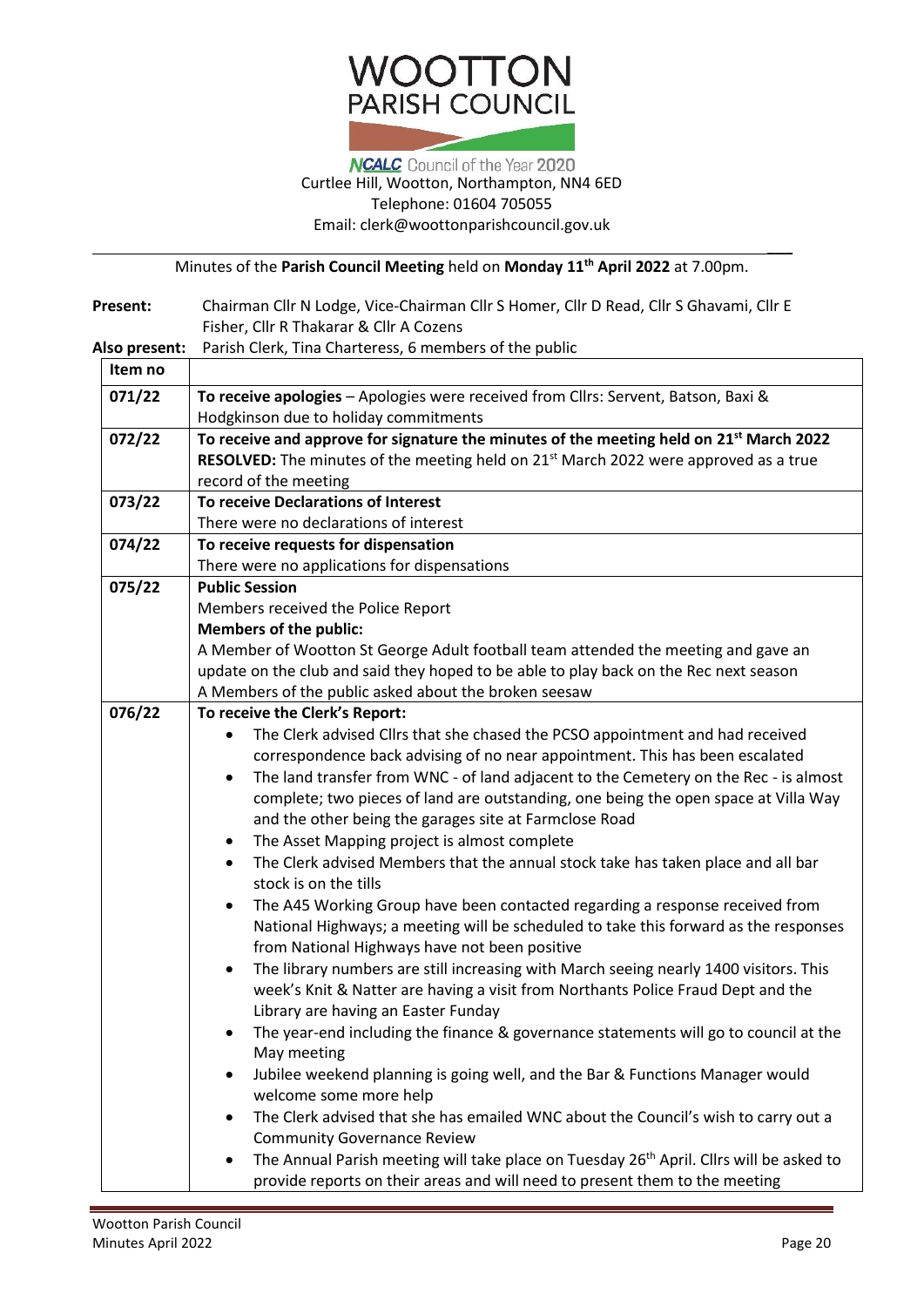| 077/22 | <b>Finance &amp; Administration</b>                                                                                                                                              |  |  |  |  |  |  |
|--------|----------------------------------------------------------------------------------------------------------------------------------------------------------------------------------|--|--|--|--|--|--|
|        | a To approve the payments made between $18th$ March – $6th$ April 2022                                                                                                           |  |  |  |  |  |  |
|        | <b>RESOLVED:</b> to agree the payments made between $18th$ March – $6th$ April 2022 shown in                                                                                     |  |  |  |  |  |  |
|        | Appendix A.                                                                                                                                                                      |  |  |  |  |  |  |
|        | b To receive bank balances for the end of March:                                                                                                                                 |  |  |  |  |  |  |
|        | Unity £26,585.00                                                                                                                                                                 |  |  |  |  |  |  |
|        | Unity, Simpson Manor £13,273.96<br>$\bullet$                                                                                                                                     |  |  |  |  |  |  |
|        | Unity Extension £25,795.75                                                                                                                                                       |  |  |  |  |  |  |
|        | Nationwide £110,397.15                                                                                                                                                           |  |  |  |  |  |  |
|        | c To receive the Actuals vs Budget report                                                                                                                                        |  |  |  |  |  |  |
|        | Members received the Actuals vs Budget report                                                                                                                                    |  |  |  |  |  |  |
| 078/22 | To discuss the refurbishment of the Jubilee Room and to consider next steps                                                                                                      |  |  |  |  |  |  |
|        | Cllr Fisher advised the meeting of plans to refurbish the room. She explained that new tables                                                                                    |  |  |  |  |  |  |
|        | & chairs are being looked into for both the main hall and the Jubilee Room.                                                                                                      |  |  |  |  |  |  |
|        | Members asked for detailed finances & options before making a decision                                                                                                           |  |  |  |  |  |  |
| 079/22 | To consider a quotation to make alterations to the coffee shop entrance                                                                                                          |  |  |  |  |  |  |
|        | Cllr Fisher advised members a quote has been obtained to place windows & double doors in                                                                                         |  |  |  |  |  |  |
|        | the entrance to the coffee shop                                                                                                                                                  |  |  |  |  |  |  |
|        | Members decided to re-look at this item and ClIrs Fisher, Read & Thakarar will form the                                                                                          |  |  |  |  |  |  |
|        | working group                                                                                                                                                                    |  |  |  |  |  |  |
| 080/22 | To consider an upgrade to the carpark lighting                                                                                                                                   |  |  |  |  |  |  |
|        | The Chairman advised Members of a plan to the upgrade the car park lighting and will bring                                                                                       |  |  |  |  |  |  |
|        | costings back to the next meeting.                                                                                                                                               |  |  |  |  |  |  |
| 081/22 | To agree where to plant nectar rich plants on Parish Council owned land                                                                                                          |  |  |  |  |  |  |
|        | Cllr Hodgkinson was absent from the meeting but asked if the Open Spaces may plant nectar                                                                                        |  |  |  |  |  |  |
|        | rich plants in the open space between Curtlee Hill & Quinton Road                                                                                                                |  |  |  |  |  |  |
|        | RESOLVED: to plant nectar rich plants in the open space between Curtlee Hill & Quinton Road                                                                                      |  |  |  |  |  |  |
| 082/22 | To consider the following planning applications:                                                                                                                                 |  |  |  |  |  |  |
|        | WNN/2022/0313 - 29 Resthaven Road, Wootton, Demolition of existing conservatory and<br>outbuilding and construction of new two storey and rear extension and new two storey side |  |  |  |  |  |  |
|        |                                                                                                                                                                                  |  |  |  |  |  |  |
|        | extensions to other side of existing dwelling<br><b>RESOLVED: No comments</b>                                                                                                    |  |  |  |  |  |  |
|        | WNN/2022/0362 - Merryfield House Rest Home, 90 High Street, Wootton Northampton -                                                                                                |  |  |  |  |  |  |
|        | Ground, first & second floor extension                                                                                                                                           |  |  |  |  |  |  |
|        | <b>RESOLVED: No comments</b>                                                                                                                                                     |  |  |  |  |  |  |
|        | WNN/2022/0384 - 4 Frosts Court, High Street, Wootton - New Garden shed (retrospective)                                                                                           |  |  |  |  |  |  |
|        | <b>RESOLVED: No comments</b>                                                                                                                                                     |  |  |  |  |  |  |
| 083/22 | To co-opt a new councillor onto Wootton Parish Council following the resignation of Ana                                                                                          |  |  |  |  |  |  |
|        | <b>Barbosa</b>                                                                                                                                                                   |  |  |  |  |  |  |
|        | RESOLVED: to co-opt David Harrison as a Parish Councillor for Wootton Parish Council                                                                                             |  |  |  |  |  |  |
| 084/22 | To receive a report from Cllrs attending meetings                                                                                                                                |  |  |  |  |  |  |
|        | Cllr Homer advised that she had attended the monthly Police & Crime Commissioners Office                                                                                         |  |  |  |  |  |  |
|        | and advised of measures to protect people walking in open spaces throughout Northampton                                                                                          |  |  |  |  |  |  |
|        | "The Safer Streets Fund"                                                                                                                                                         |  |  |  |  |  |  |
| 085/22 | To receive a report from Councillors attending the Cllr monthly Surgery and to the consider                                                                                      |  |  |  |  |  |  |
|        | any requests                                                                                                                                                                     |  |  |  |  |  |  |
|        | Cllrs Ghavami & Baxi did the surgery and were visited by 1 resident                                                                                                              |  |  |  |  |  |  |
|        | Members asked for the item to be posted on social media weekly and discussed obtaining a                                                                                         |  |  |  |  |  |  |
|        | screen to promote the service                                                                                                                                                    |  |  |  |  |  |  |
| 086/22 | Exclusion of the press and public - due to the confidential nature of the business to be                                                                                         |  |  |  |  |  |  |
|        | transacted the press and public are excluded from the next items on the agenda:                                                                                                  |  |  |  |  |  |  |
| 087/22 | <b>Simpson Manor Memorial Garden</b>                                                                                                                                             |  |  |  |  |  |  |
|        | a To receive an update from the Working Group                                                                                                                                    |  |  |  |  |  |  |
|        | Cllr Read advised Members of a meeting held with the contractors                                                                                                                 |  |  |  |  |  |  |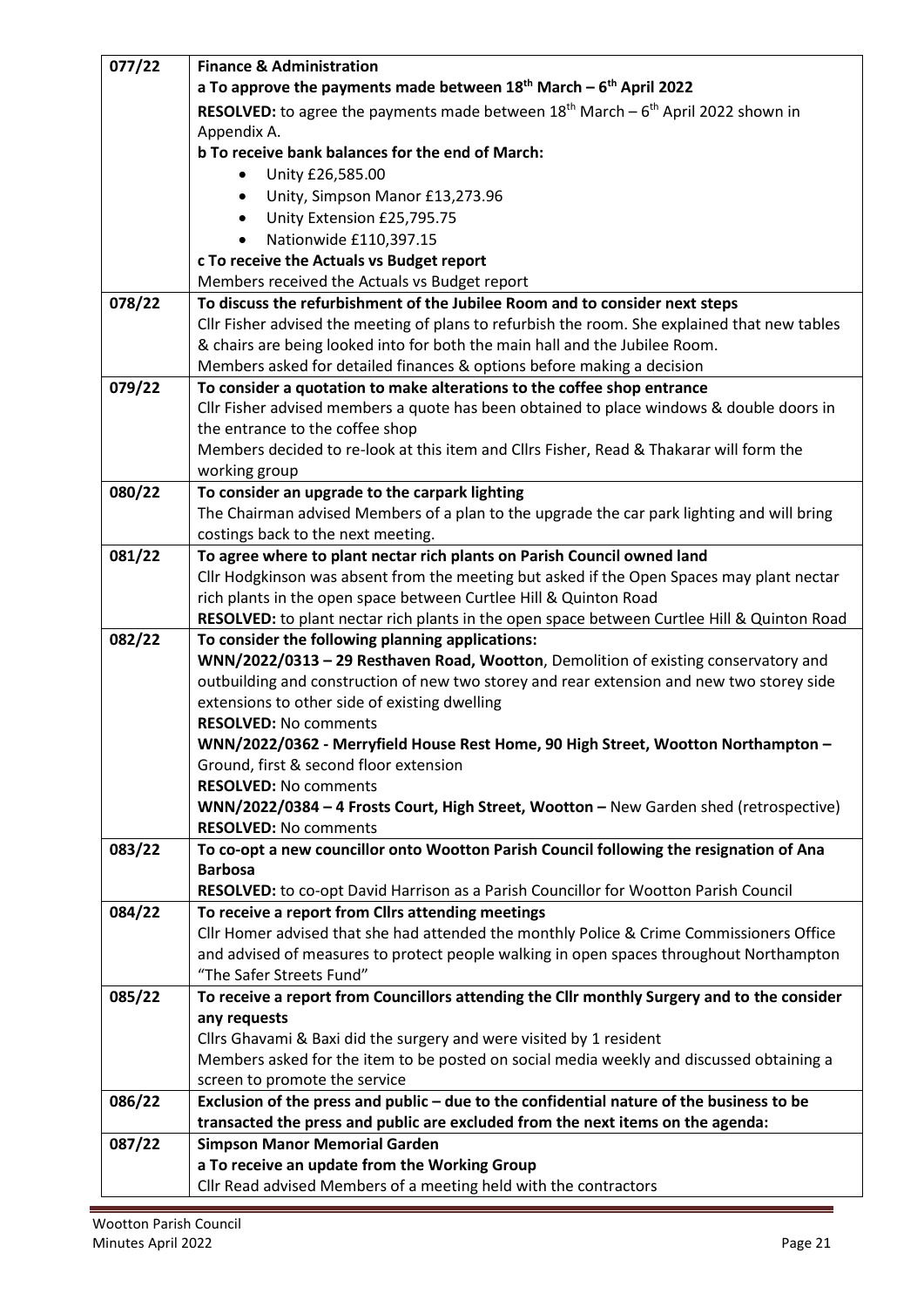|        | c To consider proposals for the completion of the Memorial Garden                             |  |  |  |  |  |  |
|--------|-----------------------------------------------------------------------------------------------|--|--|--|--|--|--|
|        | RESOLVED: to write to the contractors to determine their proposal to finish the project.      |  |  |  |  |  |  |
|        | b To discuss and consider an update to the Memorial Stone order                               |  |  |  |  |  |  |
|        | <b>RESOLVED:</b> to continue with the existing quotation                                      |  |  |  |  |  |  |
| 070/22 | To note the date of the next meeting - Annual Parish Council Meeting $16^{th}$ May 2022 & the |  |  |  |  |  |  |
|        | Annual Parish Meeting will be held on Tuesday 26 <sup>th</sup> April 2022                     |  |  |  |  |  |  |
|        | <b>Close</b>                                                                                  |  |  |  |  |  |  |
|        | The meeting closed at 20.53pm                                                                 |  |  |  |  |  |  |

Signed\_\_\_\_\_\_\_\_\_\_\_\_\_\_\_\_\_\_\_\_\_\_\_\_\_\_ Date \_\_\_\_\_\_\_\_\_\_\_\_\_\_\_\_\_\_\_\_\_\_\_